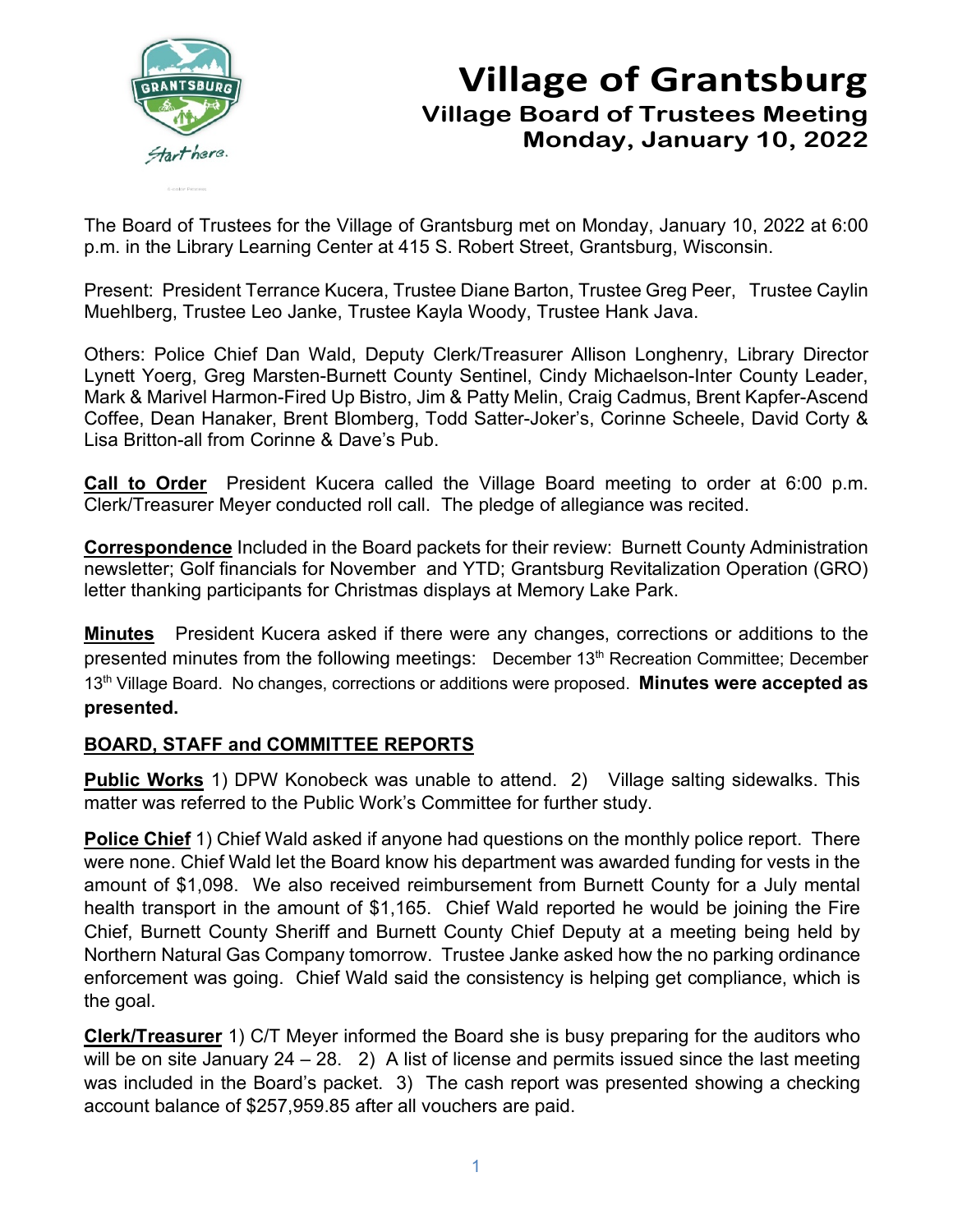**Library** 1) Lynett Yoerg, Library Director went thru the monthly Library report showing December 2021 activity and January 2022 programs.

**Fire Association** Trustee Barton gave the Fire Association report including minutes from the December 20, 2021 Grantsburg Fire Association meeting.

#### **Committee Recommendations**

**Recreation Committee** 1) Trustee Muehlberg reported the Recreation Committee discussed adding a Community Center rental option for medium size groups using one-half of the gymnasium for events. **Motion by Trustee Muehlberg, second by Trustee Barton to add an option for 31 to 75 individuals using one-half of the gymnasium at a rate of \$25 per hour, minimum of 2 hours with a maximum rental of \$150 per day to the Community Center rental agreement. Motion passed unanimously.** 2) Trustee Muehlberg also reported the committee met with Grantsburg School Superintendent Josh Watt and District Finance Manager Kerri Oachs regarding the need for a divider in the Community Center to allow the gymnastics equipment to remain up when one-half of the Center is rented out. Watt and Oachs understood the need for the separation and would take this request to the School Board for consideration. **Motion by Trustee Muehlberg, second by Trustee Barton to renew the rental agreement with the Grantsburg School District for rental of the Community Center for gymnastic instruction for 2022 at a rate of \$7.00 per hour with weekend events and non-instructional use paying the full Community Center rental. Motion passed unanimously.** 3) The committee discussed doing an inventory of supplies in the Community Center kitchen and adding necessary supplies to be available for rentals. Further research will take place.

**Administration Subcommittee: Personnel Committee Motion by Trustee Janke, second by Trustee Woody to approve the creation of an Administration subcommittee called Personnel Committee to set guidelines for the yearly employee review process, including reworking the evaluation form and to approve the appointment of President Kucera, Trustee Woody and Trustee Java to the Personnel Committee. Motion passed unanimously.**

**Madsen Pest Management proposals** C/T Meyer explained the food shelf has been having a mouse problem and has contacted Madsen Pest Management for assistance. Madsen suggested inspecting and treating the entire Village Office building for maximum effectiveness. **Motion by Trustee Java, second by President Kucera to contract with Madsen Pest Management for monthly pest control service for 6 months and then for quarterly service for 6 months at a total yearly cost of \$325.00. Motion passed unanimously.** 

**6:30 p.m. Jim Melin.** Melin appeared to request authorization to construct a 1,500 square foot shed in the front yard of his property at 460 E. North Avenue due to the lot design of his property along the river. The shed would be 150 yards off E. North Avenue which is his front yard. The Village's current accessory structure ordinance does not allow front yard placement for detached accessory buildings. The Board asked if Melin had talked to his neighbors about the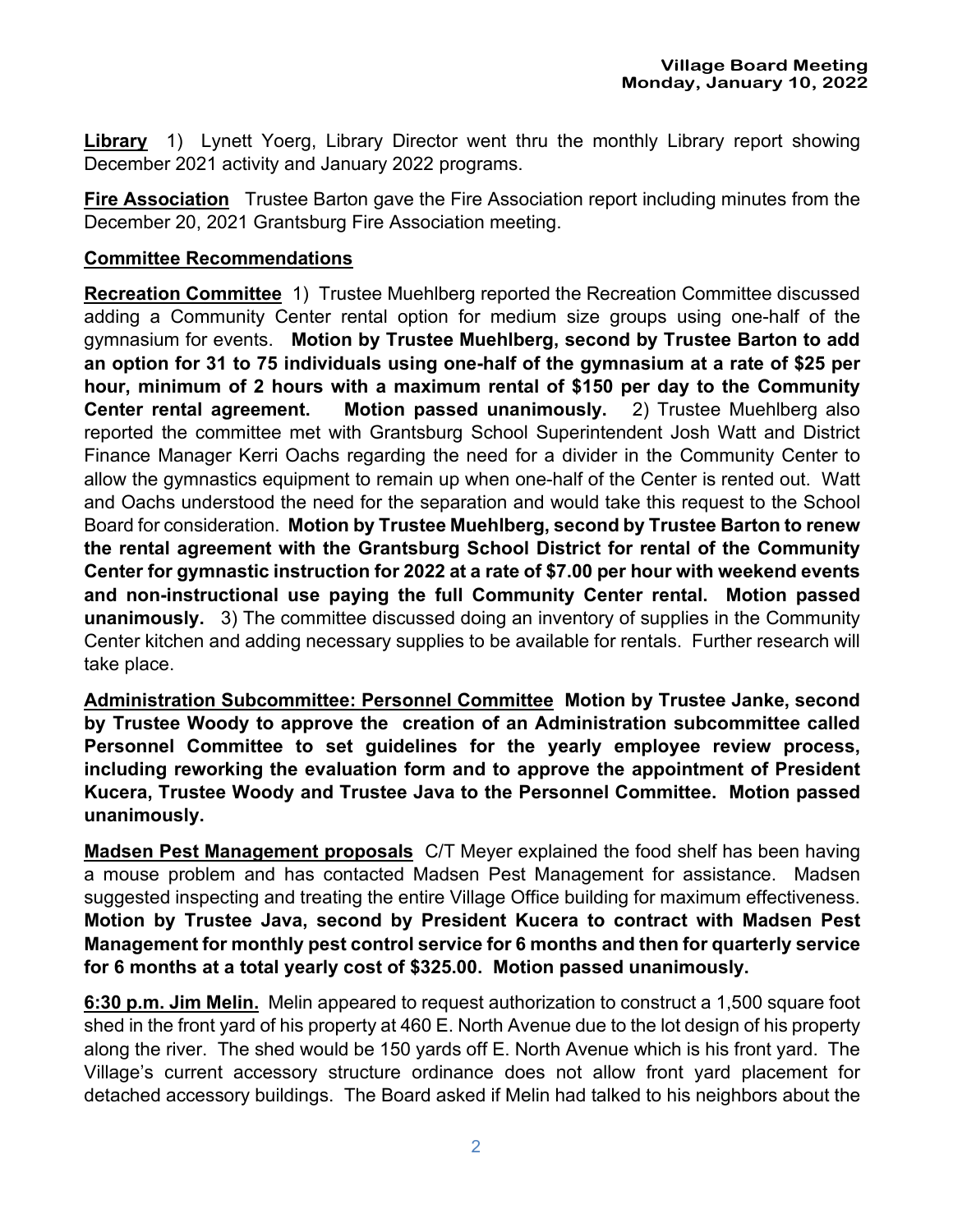proposed shed and its' placement. Melin indicated he had not but would do that and come back to the Board next month. **Motion by Trustee Woody, second by Trustee Peer to table Jim Melin's request for front yard placement of a shed on his property at 460 E. North Avenue until the March 14, 2022 Village Board meeting. Motion passed unanimously.**

**Lee Moyer request.** Moyer submitted a request to move a 576 square foot garage that has been converted into a house into the Village for placement on a lot he owns on N. Park Street. C/T Meyer explained the Village code of ordinances does not have a minimum square footage but has a minimum house size of 24' X 36' (864 square feet) for manufactured homes that has been used as guidance in the past. Trustee Peer would like to see a site plan and building permit application submitted. C/T Meyer was asked to contact Uniform Dwelling Code (UDC) Inspector Dennis Quinn to see if he inspects footings and foundations for houses being moved into the Village. **Motion by Trustee Peer, second by Trustee Janke to postpone a decision until the February Village Board meeting. Motion passed unanimously.**

**6:45 p.m. Dave Doskey** A request was received from Dave Doskey, manager of the Grantsburg Area Food Shelf housed in the Village Office building, to hold monthly food distribution for the Grantsburg School District area "Friends in Need" program at the Village Office building's southwest parking lot area. **Motion by Trustee Java, second by Trustee Muehlberg to allow Dave Doskey to use the southwest parking area for monthly food distribution for the Grantsburg School District area "Friends in Need" program. Motion passed unanimously.**

**Tax Increment District #5** C/T Meyer explained the auditors would like an official motion to authorize funds held in Tax Increment District #5 be used to make debt service payments on the downtown project. **Motion by Trustee Muehlberg, second by Trustee Peer to authorize the cash balance in Tax Increment Financing District #5 be used to make loan payments for the 2018-2019 Community Development Block Grant (CDBG) Downtown Project as discussed at budget time. Motion passed unanimously.**

**Bills Motion by Trustee Janke, second by Trustee Java to approve payment of the bills as presented:** 

| Checks #34075-34144           | \$274,997.23 |
|-------------------------------|--------------|
| Payroll vouchers #V7684-V7721 | \$36,138.85  |
| <b>ACH/EFTPS payments</b>     | \$113,112.12 |
| Total                         | \$424,248.20 |
|                               |              |

#### **Motion passed unanimously.**

**7:00 p.m. Brent Kapfer Kapfer, owner of Ascend Coffee, LLC asked the status of the Class "B" Beer/"Class B" Liquor license.** The Board members indicated they still had questions and decided to send the matter to Administration Committee for further consideration. **Motion by Trustee Java, second by Trustee Woody to have the Administration Committee meet and come back with a recommendation on the license. Motion passed**